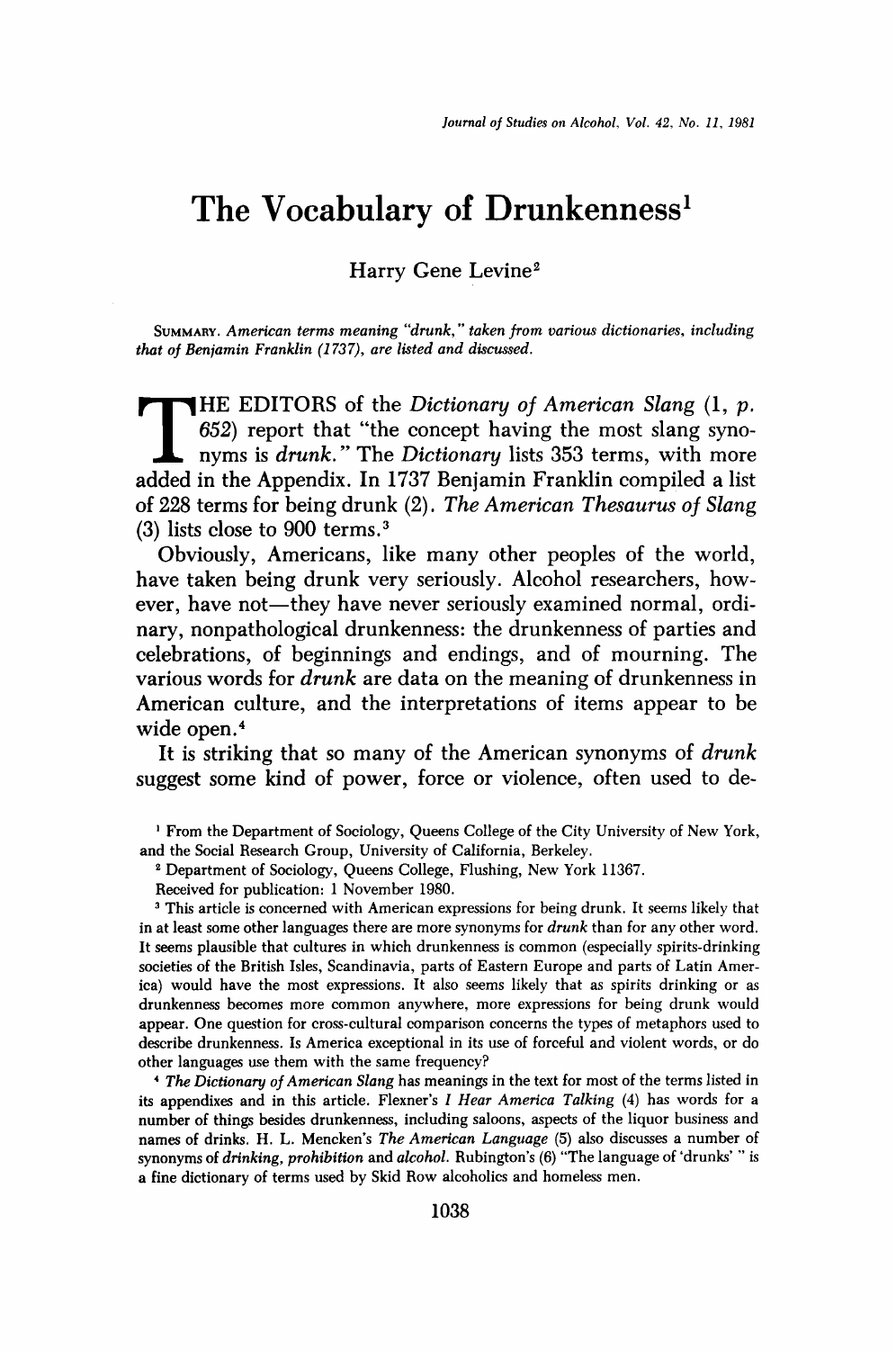**scribe good times. For example: crashed, clobbered, bombed, busted, crocked, swacked, boxed, potted, buried, canned, gassed, plastered, shellacked, wiped-out, tanked, ossified, looped, packaged, paralyzed, shot, damaged, whipped, battered, screwed and so on. These are not at all inherently derogatory terms, and often they are used to describe pleasurable occasions, both remembered and anticipated, as in the expression "When this is finished I am going to get really bombed [smashed, plastered, etc. ]." The forceful and violent words are frequently used to describe drunkenness in celebration, a good time. But what exactly is good about being drunk--about being stoned or smashed? Why would someone look forward to being bombed, or recall with pleasure when he, or some part of himself, was clobbered or buried? And why do people keep finding new terms to describe the experience, terms which are often other powerful, violent or forceful metaphors? The Appendix to the Dictionary of American Slang (p. 764) notes that "slang synonyms for drunk continue to appear with amazing frequency," and lists among the more recent ones, bagged, blitzed, bombed, crashed, have a kick in the guts, plowed, shit-faced, tore down, tore up, twisted and wiped-out.** 

**The forceful and violent words imply that something is smashed, wiped out, buried, and so on. I suggest that that something might be thought of as ordinary or everyday consciousness and experience. Leaving the ordinary consciousness of everyday life requires consid**erable force--it is not easy to do--and in some profound (but **recognizable) way it is experienced as the destruction of something.**  Perhaps this is best captured in the expression *out of my mind*, **which is also used to describe nonalcohol states. It means, roughly, not being one's normal self, truly disconnected from one's ordinary ways of perceiving and acting. It is commonly used to describe drunkenness, as in the expression "This Saturday I'm going to get bombed [smashed, etc.] out of my mind." This is not the anticipation of a stupor as much as it is the anticipation of a break with ordinary consciousness. In short, part of the pleasure of drunkenness is the pleasure involve in destroying everyday consciousness. The unceasing stream of forceful and violent words signifies that.** 

**To begin to answer questions about the language of drunkenness involves steps toward a theory of intoxication. Among the tasks**  involved in studying drunkenness is developing ways to think about **and talk about both ordinary experience (which probably would not be equated with sobriety) and drunkenness. The division of life and experience into two different realms recalls Durkheim's (7) idea**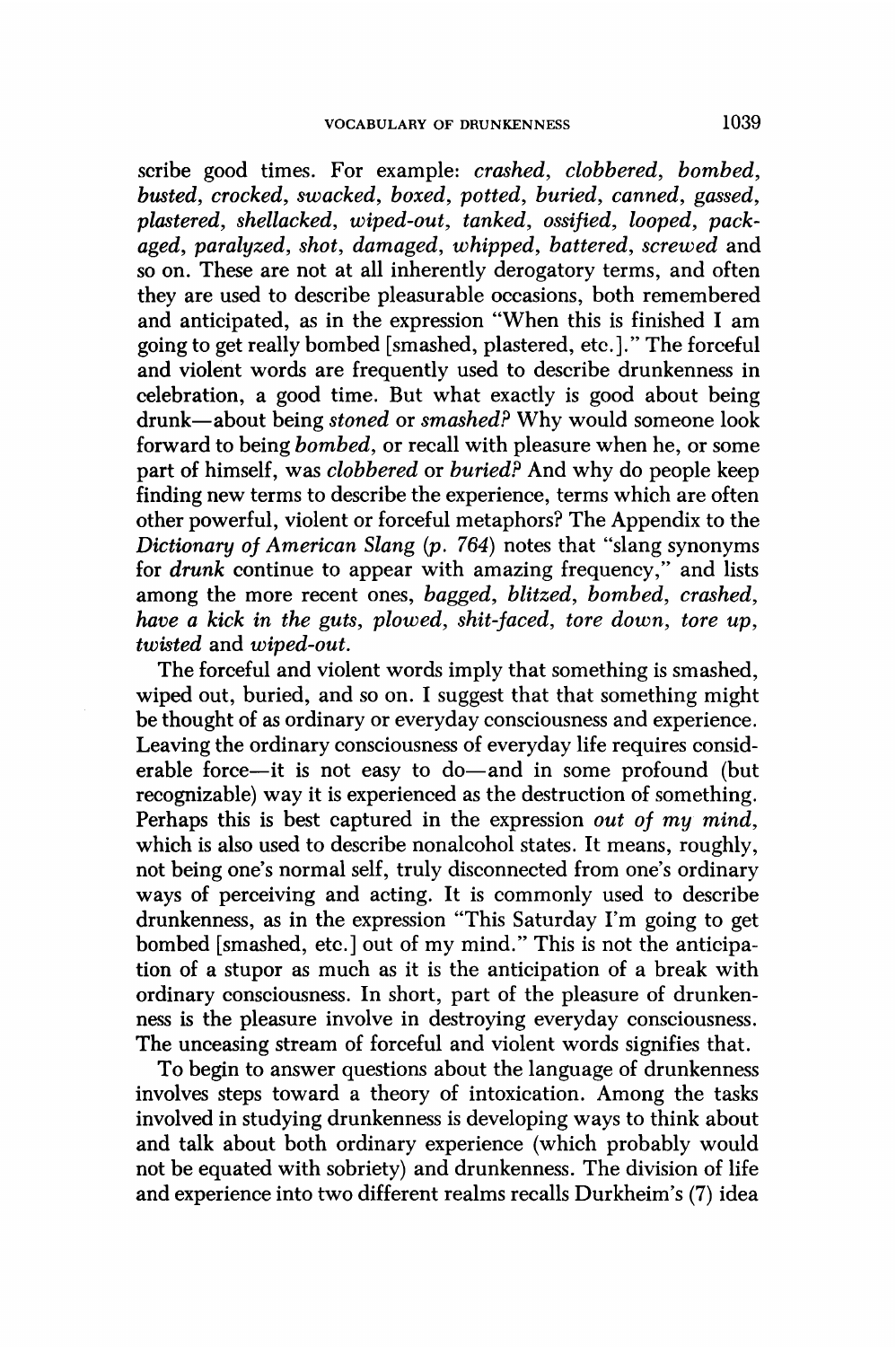**that the divisions of the sacred and the profane are the elementary forms of religious life, and Castafieda's (8) notions of ordinary and nonordinary reality. There are many more such frameworks for discussion of drunkenness.** 

The editors of the *Dictionary of American Slang suggest that* **most of the terms associated with being drunk are associated with being unconscious or dead; being happy, high, content, bright or conspicuous; staggering, especially as a sailor on rough seas; being physically bent or beaten; and being bottled or cooked. They also note that there are some nonsense words (like pifflicated). Obviously there are many possible categories.** 

**The following are all of the terms meaning drunk in the 1975 edition of the Dictionary of American Slang (1, pp. 652-654)5:** 

**alkied; all geezed up; aped.** 

- **balmy; bamboozled; basted; battered; behind the cork; bent; biggy; bleary-eyed; blind; blinded; blink, on the; bloated; blotto; blown; blown up; blue; blue around the gills; blue-eyed; boiled; boozed; boozed up; boozy; bottled; bowzed; bowzered; breezy; bridgey; bruised; bungey; bunned; buried; burn with a low blue flame; buzzed; buzzey.**
- **caged; canned; canned up; carry a (heavy) load; cat; clobbered; cocked; cock-eyed; comfortable; cooked; corked; corned; crocked; cronk; crump; crumped; crumped out; cuckooed; cut.**
- **dagged; damaged; D and D; dead to the world; decks awash; ding-swizzled; discouraged; disguised; draw a blank; drunk.**
- **edged; elevated; embalmed.**
- faint; feel good; feel no pain; fired up; fish-eyed; fishy; floating; flooey; fogmatic; folded; four sheets to (in) the wind; foxed; fractured; fraz**zled; fresh; 3rried; 3rried up; full; full as an egg; full as a tick; fuzzled; fuzzy.**
- **gaged; gassed; gay; gayed; geared up; geezed; ginned; ginned up; glassy; glassy-eyed; glowed; glued; gone; greased; grogged; guyed out; guzzled.**
- **half-cocked; half-corned; half-crocked; half-screwed; half seas over; half** shaved; half-shot; half-slewed; half-snaped; half-sprung; half-stewed; half the bay over; half the bay under; half under; hammered; hang one **on; happy; have a bag on; have a bun on; have a can on; have a glow**  on; have an edge on; have a package on; have a snoot full; have (one's) gage up; have (one's) pots on; heeled; high; high as a kite; higher than a

<sup>5</sup> Copyright  $©$  1960 by Thomas Y. Crowell. Reprinted by permission of Harper & Row, **Publishers, Inc.**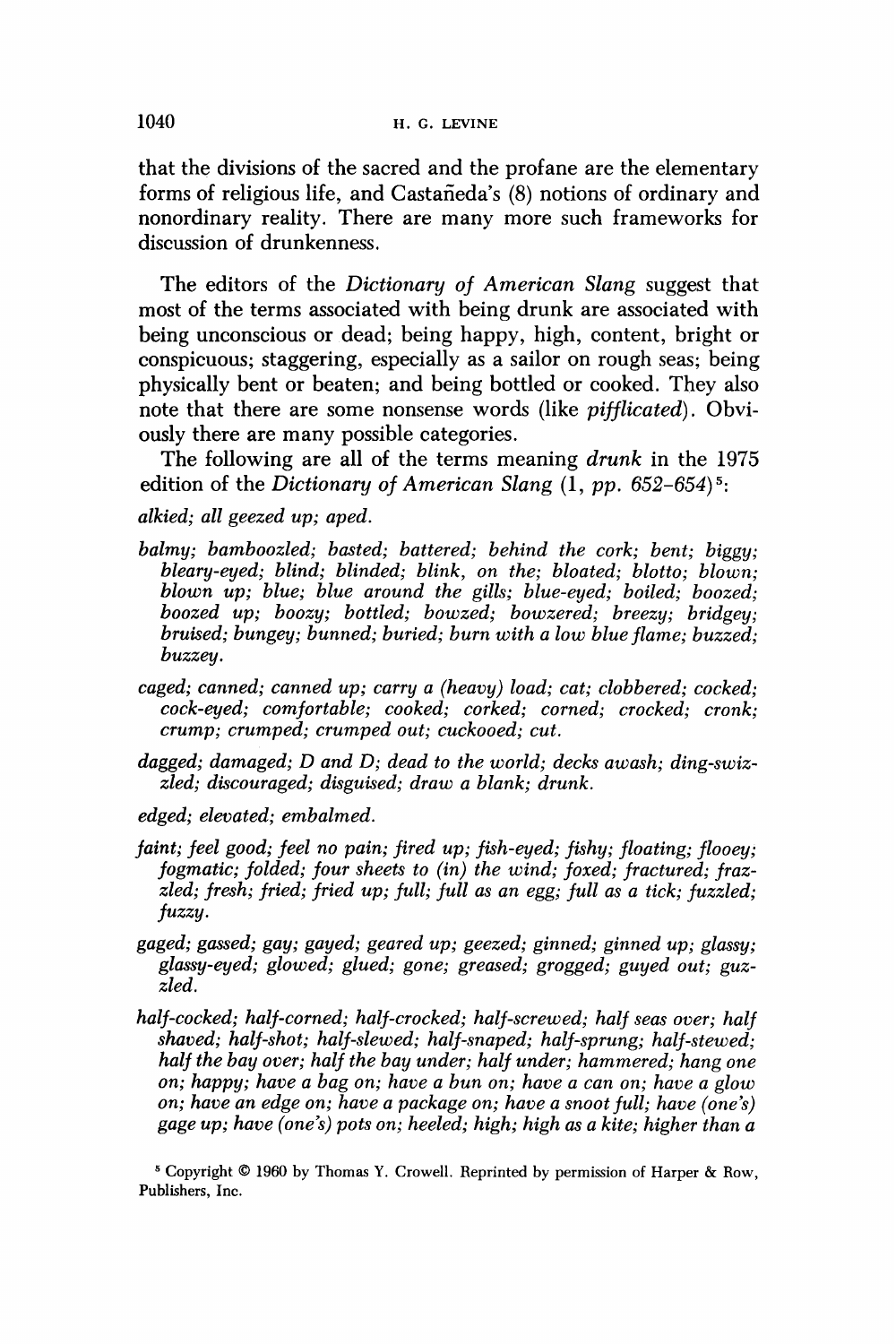**kite; high lonesome; hipped; hoary-eyed; hooted; hot; how-come-ye-SO.** 

- *illuminated; in the gutter; in (one's) cups.*
- **iagged; iammed; iazzed; #ngled; iolly; iugged; iug-steamed; iuiced; iuiced up.**
- **killed; kited; knocked for a loop; knocked out.**
- **laid out; lathered; limp; lined; liquored; liquored up; lit; lit to the gills; lit to the guards; lit up; lit up like a Christmas tree (Main Street, Times**  Square, Broadway, a store window, a church, etc.); loaded; loaded for **bear; loaded to the gills (the muzzle, the plimsoll mark, etc.); looped; looped-legged; loopy; lubricated; lush; lushed; lushed up.**
- **mellow; melted; merry; mokus; mulled; mulled up.**
- **oiled; on the lee lurch; on the sauce; on the shikker; organized; orie-eyed; ossified; out like a light; out on the roof; overboard; overset; owlyeyed.**
- **packaged; paralyzed; parboiled; petrified; pickled; pie-eyed; piffed; pifficated; piffled; pifflicated; pigeon-eyed; pilfered; pinked; piped; pixilated; plastered; plonked; polished up; polluted; potted; potted up; potty; preserved; primed; pruned.**
- **raunchy; ready; rigid; Rileyed; ripe; rocky; rosy; rum-dum.**
- **salted down; sap-happy; sapped; saturated; sawed; scraunched; screaming; screeching; screwed; scronched; sent; set-up; sewed up; shaved; shellacked; shikker; shikkered; shined; shot; shot in the neck; slewed; slopped; slopped over; sloppy; sloshed; slugged; smashed; smoked; snapped; snozzled; snubbed; snuffy; soaked; soshed; soused; soused to the gills; sozzled; spiffed; spifflicated; sprung; squiffed; squiffij; stewed; stewed up; stewed to the gills; sticked; stiff; stinking; stinkarooed; stinko; stitched; stone blind; stoned; striped; stunned; swacked; swazzled; swiped; swizzled; swozzled.**
- **tangle-looted; tangle-legged; tanked; tanked up; teed up; three sheets in the wind; tiddly; tie one on; tight; tight as a tick, etc.; tipped; tuned; turned on.**

**under the table; under the weather; up to the gills.** 

**vulcanized.** 

**wall-eyed; wapsed down; weak-iointed; well-oiled; wet; whipped; whip**sey; whooshed; wilted; wing-heavy; woofled; woozy.

**zig-zag.** 

**The following are in the Appendix to the Supplement (1, p. 764) as recent additions: bagged; blitzed; bombed; bongoed; boxed; crashed; featured; flaked out; frozen; glazed; have a brass eye;**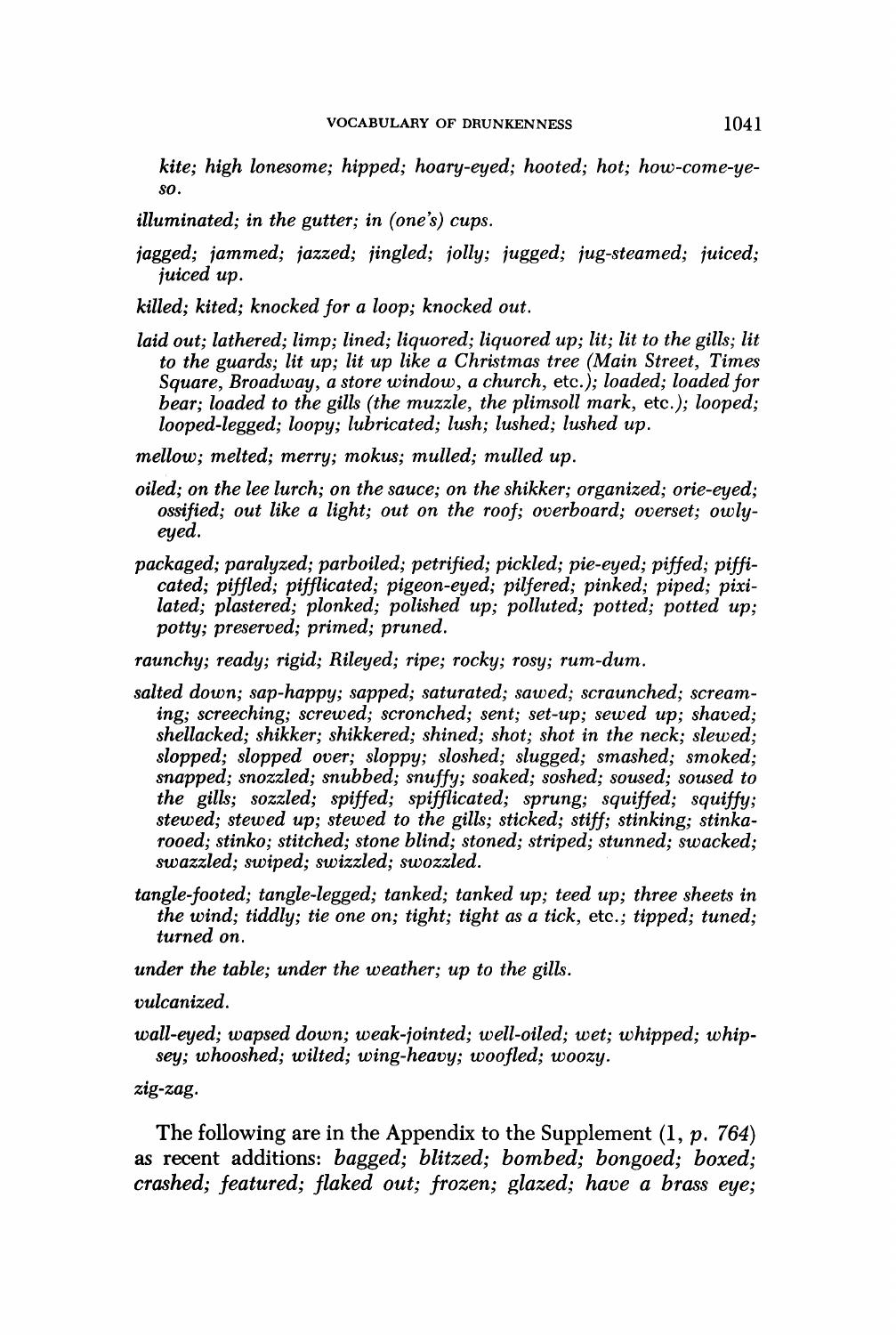**have a kick in the guts; have a rubber drink; have a skate on; have a**  skinful; have a slant on; have *[one's]* flag out; horseback; in the **bag; leaping; nimtopsical; over the bay; owled; plowed; pull a Daniel Boone; pull a shut-eye; shit-laced; tore down; tore up; twisted; wiped out; zonked; zozzled.** 

**The editors of the Dictionary note that there is considerable traffic between words for alcohol and those for other drugs. They report that the most common synonyms for drunk which have been used, especially recently, for the effects of other drugs include aped; bent; blink; blue; buried; buzzed; gassed; glued; have a bag on;**  high (the most common word); *laid out; limp; lit; loaded; shot;* **smashed; stiff; stoned (the second most common word). The editors suggest that "the use of these drunk words to apply to the high or euphoria obtained from drugs, esp. among college students, is a strong indication that the present college generation may take drugs for some of the same reasons that older generations drank whiskey, and to obtain some of the same reactions" (p. 764). Leaving aside questions of motivation, a related conclusion might be that in American culture there is a certain consistency, across drugs, in the experience of intoxication.** 

**In I Hear America Talking (4), Flexner (one of the editors of the**  Dictionary of American Slang) has another discussion of the syno**nyms for drunkenness. Flexner suggests (p. 125) that words associated with being drunk can be divided according to three broad stages of drunkenness:** 

**(1) words for the initial comfortable, relaxed feeling which makes us**  pleasantly conspicuous, as happy, jolly, high, have a glow on, and lit;  $(2)$ **words for the stage of being unsteady on one's feet and not seeing clearly, as tipsy, three sheets to the wind (as if a boat is rolling), and bleary eyed; (3) words for the final stupor of being drunk, including words for punishment, oblivion, or death, as clobbered, smashed, petrified, glassy eyed, and stoned) and also including such food-preserving words as pickled, corned, and soused (which originally meant 'pickled').** 

**However commonsensical such a division, it mixes categories. Most of the first describe an experience, most of the second describe external behavior, and the third could describe either. Words like stoned, for example, when used to describe other drugs, especially cannabis, do not mean stupor. When referring to alcohol they do not necessarily mean it either. I am suggesting that the really heavy, forceful or violent words do not always or necessarily refer to the "final stupor of being drunk." They might for some people in**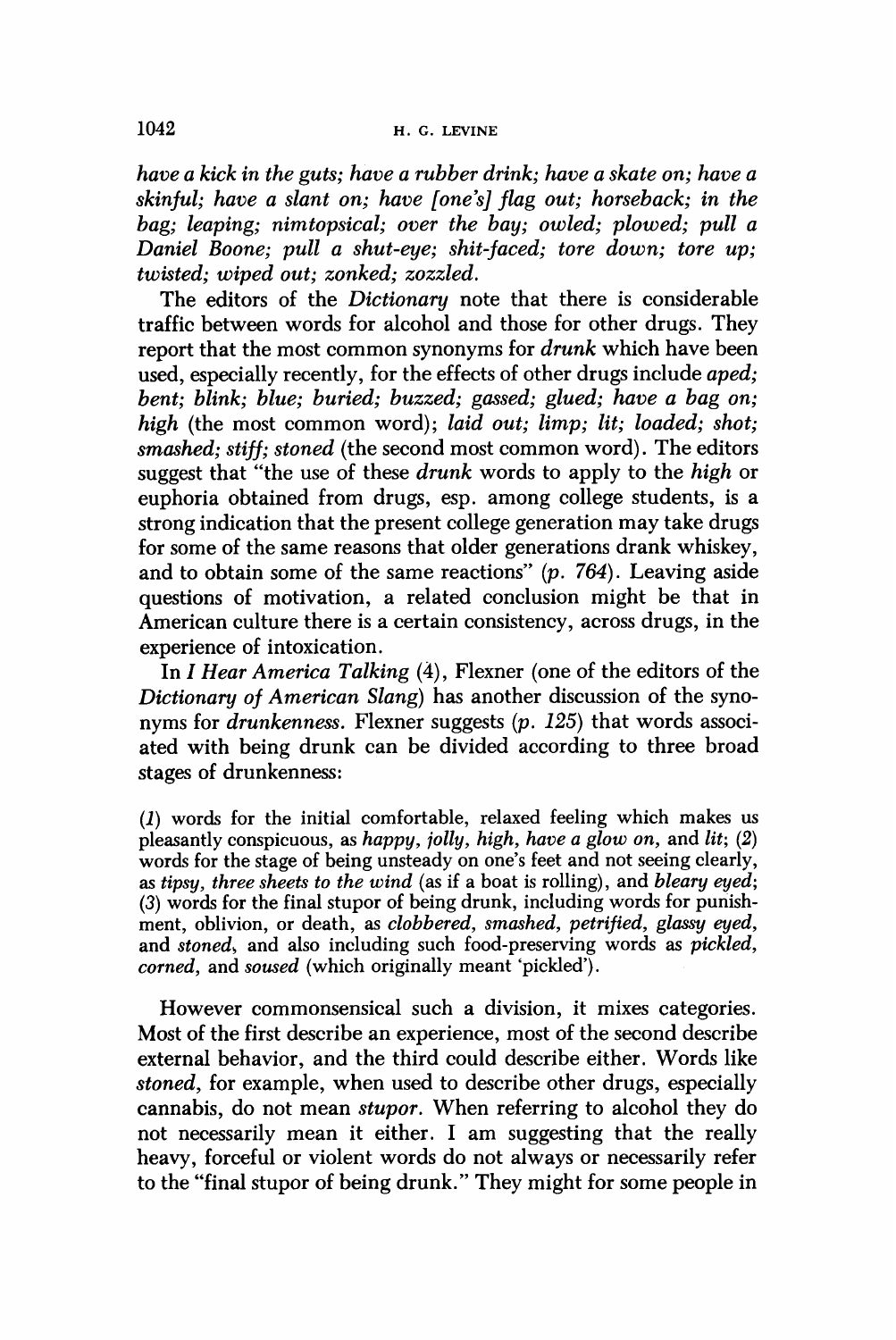**some contexts, and in many other contexts they do not. Certainly this is open to empirical research.** 

**In 1927, Edmund Wilson (9) compiled a list of words denoting drunkenness which he said were in common use in the United States. Wilson claimed that his list had "been arranged, as far as possible, in order of degrees of intensity of the conditions which they represent, beginning with the mildest stages and progressing to the more disastrous." The order should probably not be taken very**  seriously, but the list is a fascinating document<sup>6</sup>:

| lit             | wet                         | passed out cold              |
|-----------------|-----------------------------|------------------------------|
| squiffy         | high                        | embalmed                     |
| oiled           | horseback                   | buried                       |
| lubricated      | liquored                    | blotto                       |
| owled           | pickled                     | lit up like the sky          |
| edged           | ginned                      | lit up like the              |
| jingled         | schicker (Yiddish)          | Commonwealth                 |
| piffed          | spifflicated                | lit up like a Christmas tree |
| piped           | primed                      | lit up like a store window   |
| sloppy          | organized                   | lit up like a church         |
| woozy           | featured                    | fried to the hat             |
| happy           | pie-eyed                    | slopped to the ears          |
| half-screwed    | cock-eyed                   | stewed to the gills          |
| half-cocked     | wall-eyed                   | boiled as an owl             |
| half-shot       | glassy-eyed                 | to have a bun on             |
| half seas over  | bleary-eyed                 | to have a slant on           |
| fried           | hoary-eyed                  | to have a skate on           |
| stewed          | over the Bay                | to have a snootful           |
| boiled          | four sheets in the wind     | to have a skinful            |
| zozzled         | crocked                     | to draw a blank              |
| sprung          | loaded                      | to pull a shut-eye           |
| scrooched       | leaping                     | to pull a Daniel Boone       |
| jazzed          | screeching                  | to have a rubber drink       |
| jagged          | lathered                    | to have a hangover           |
| canned          | plastered                   | to have a head               |
| corked          | soused                      | to have the jumps            |
| corned          | bloated                     | to have the shakes           |
| potted          | polluted                    | to have the zings            |
| hooted          | saturated                   | to have the                  |
| slopped         | full as a tick              | heeby-jeebies                |
| tanked          | loaded for bear             | to have the                  |
| stinko          | loaded to the muzzle        | screaming-meemies            |
| blind           | loaded to the plimsoll mark | to have the whoops and       |
| stiff           | wapsed down                 | jingles                      |
| under the table | paralyzed                   | to burn with a low blue      |
| tight           | ossified                    | flame                        |
| full            | out like a light            |                              |
|                 |                             |                              |

<sup>6</sup> Copyright © 1958 by Edmund Wilson. Reprinted by permission of Doubleday and Co., **Inc.**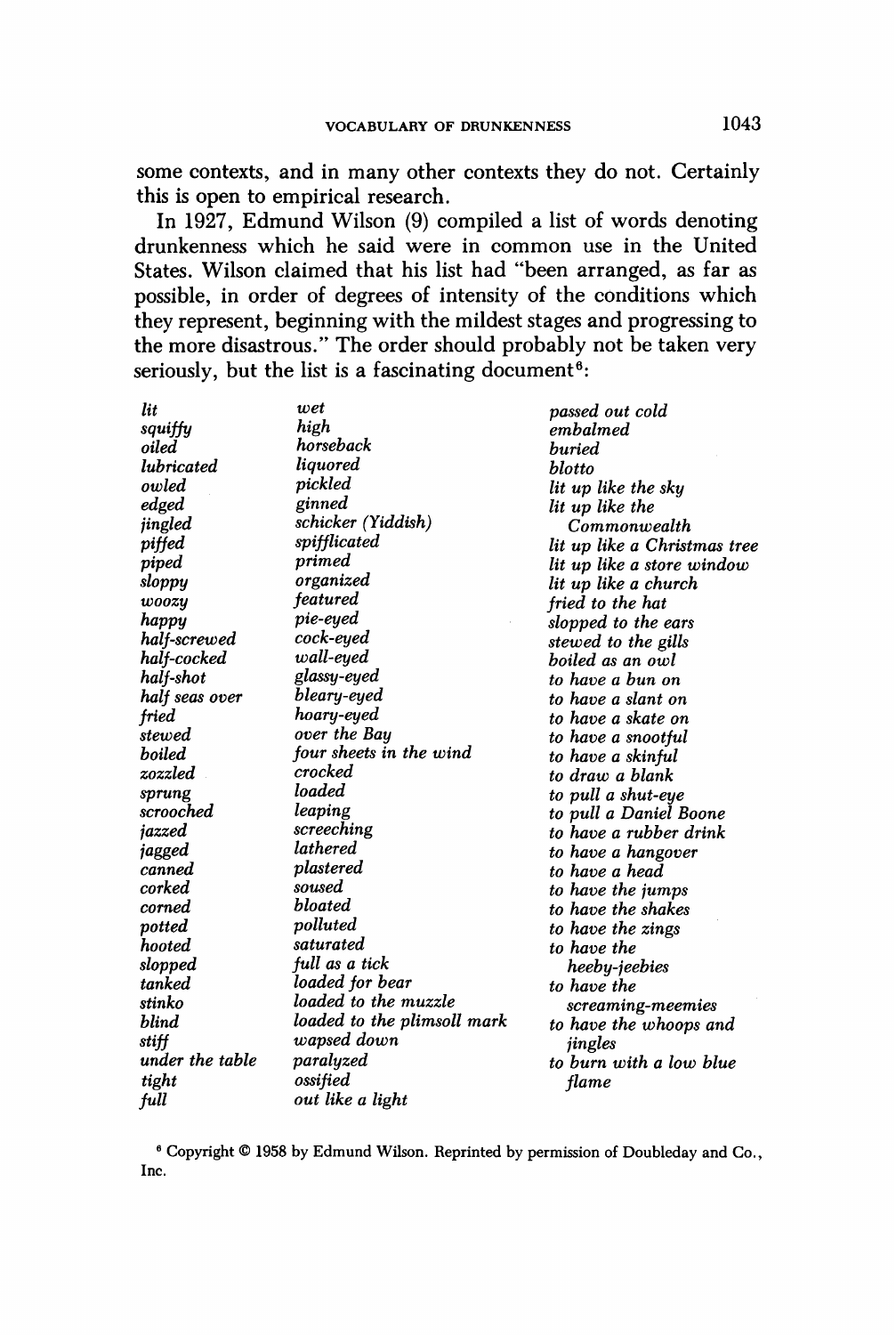**Wilson (pp. 90-91) also discussed some of the nuances of the terms and their use during Prohibition:** 

**Some of these words, such as loaded and full, are a little old-fashioned**  now: but they are still understood. Others, such as *cock-eyed* and *oiled*, which are included in the *Drinker's Dictionary* compiled by Benjamin Franklin (and containing two hundred and twenty-eight terms) seem to be **enjoying a new popularity. It is interesting to note that one hears nowadays less often of people going on sprees, toots, tears, iags, bats, brannigans or benders. All these terms suggest, not merely extreme drunkenness, but also an exceptional occurrence, a breaking away by the drinker from the conditions of his normal life. It is possible that their partial disappearance is mainly to be accounted for by the fact that this kind of fierce protracted drinking has now become universal, an accepted feature of social life instead of a disreputable escapade. On the other hand, the vocabulary of social drinking, as exemplified by this list, seems to have become especially rich: one gets the impression that more nuances are nowadays discriminated than was the case before Prohibition. Thus, fried, stewed and boiled all convey distinctly different ideas; and cockeyed, plastered, owled, embalmed and ossified evoke quite different images. Wapsed down is a rural expression originally applied to crops that have been laid low by a storm; featured is a theatrical word, which here refers to a stage at which the social drinker is inspired to believe strongly in his ability to sing a song, to tell a funny story or to execute a dance; organized is properly applied to a condition of thorough preparation for a more or less formidable evening; and blotto, of English origin, denotes a state of blank bedazement.** 

**Words for being drunk are continually being invented, but some old terms do not go out of existence. Flexner (4, pp. 125-127) has dated some of the more common and typical words Americans have used to mean drunk7:** 

**drunk, 15th-century England, shortened from the older drunken. Drunk was later used as a noun to mean a drinking bout, 1839, in the U.S., then to mean a drunk person, 1852. inebriated, another 15th-century English term (from Latin ebrius, drunk, from e, out + bria, wine iar, literally "having emptied out the wine jar"). intoxicated, 16th-century England (from Latin toxicum, poison, literally "poisoned with drink"). soused, 16th-century England; soused to the gills, 1890s in America. boozey, 16th century in England, 1722 in America; boozed, 1850; boozed up, 1860s. in one's cups, 1580, England. disguised, late 16th-century England. blind, 17th-century England; blind drunk, 1830. elevated, 17th-century England; high, 1838; high as a kite, 1939. foxed, 17th-century England. iolly, 1650s; happy, 1770. cut, 1670s. shot, 1670; shot in** 

<sup>7</sup> Copyright © 1976 by Stuart Berg Flexner. Reprinted by permission of Van Nostrand **Reinhold Co.**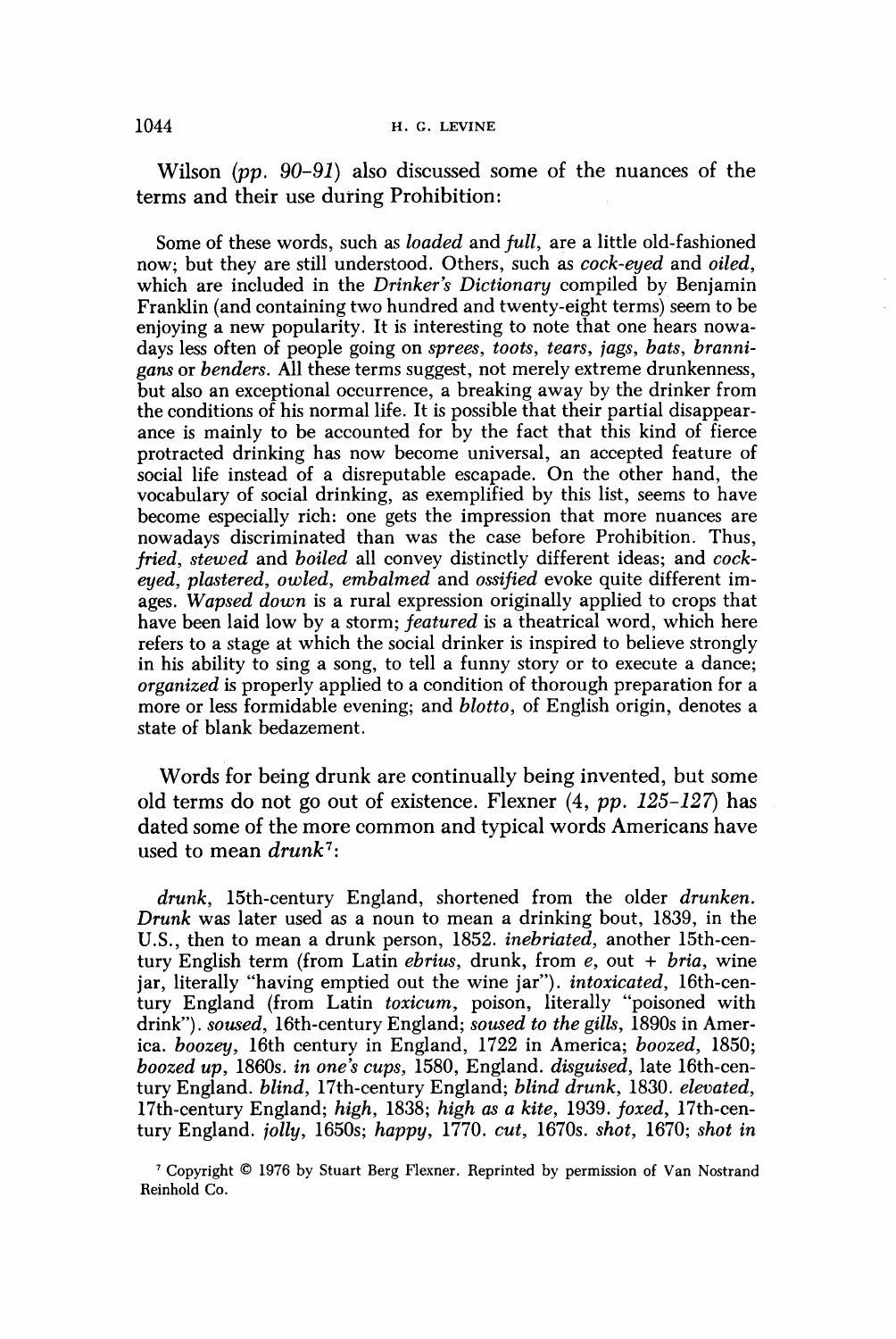**the neck, 1830; half shot, 1837. half seas over, late 17th-century in both England and America; decks awash, half the bay over, late 17th-century; three sheets to the wind, 1821; over the bay, 1830. wet, 1704. oiled, 1737; lubricated, 1927. stewed, 1737; stewed to the gills, 1925. stiff, 1737; stiff as a ringbolt, 1737; stiff as a plank, 1932; stiff as a goat, 1937. soaked, 1737. buzzed, 1737. bowzered, 1737. cock-eyed, cocked, 1737; half cocked, 1888. mellow, 1737. overset, 1737. jagged, 1737. grogged, 1770s; groggy, 1818 (literally, "full of frog"). fuzzy, 1770. corned, 1785. out, late 18th-century. blue, 1818. half-shaved, 1818; shaved, 1851. snuffy, 1820. liquored up, 1830. bent, 1833. slewed, 1834. stinking, 1837; stinking drunk, 1926; stinko, 1927. screwed, 1838. lushy, 1840; lush, lushed, 1880s (lush also first meant liquor, also around 1840). full, 1840; full as a goat, full as a lord, full as a tick, 1822; full as a goose, 1883; full as a fiddle, 1905. tight, 1843. battered, late 1840s. feeling good, 1850s. pixilated, 1850s. swizzled, 1850s. whipped, 1851. damaged, 1851. primed, 1858.**  balmy, 1860s. tanglefooted, 1860s. spiffed, 1860; spifflicated, 1906. shot, 1864. frazzled, 1870s. *D and D (drunk and disorderly)*, 1870. squiffy, **1874; squiffed, 1880s. pie-eyed, 1880; owly-eyed, 1900; pot eyed, 1901; or/e-eyed, 1910; wall-eyed, 1927. bo//ed, 1886. paralyzed, 1888. /oaded, 1890s; loaded for bear, 1896. packaged, 1890s. loopy, 1890s; looped, 1940s. shikker, shicker, shickered (from the Yiddish shikker, drunk, Hebrew shekar, strong drink), 1890s. pickled, 1890s. corked, 1896. sloppy, sloppy drunk, 1896; slopped, 1907. woozy, 1897. have a bun on, 1900s; bunned, 1908. pifflicated, 1900s; piffled, piffed, 1910s. lit, 1900; lit up, 1902; illuminated, 1926; lit up like a Christmas tree/a church/the Commonwealth/a lighthouse/a store window/the sky/Broadway/Times Square/Main Street, all 1926-27; lit up like a cathedral/Catholic Church/ high mass/kite/skyscraper, fist recorded 1940-42. ginned, 1900. ossified, 1901. saturated, 1902. petrified, 1903. tanked, 1905; tanked up, 1906. blotto, 1905. shellacked, 1905. rosey, 1905. jingled, 1908. piped, 1912. plastered, 1912. polluted, 1912. organized, 1914. gassed, 1915. hooted, 1915. aped, 1915. have a snoot full, 1918. jugged, 1919. canned, 1920s. juiced, 1920s. fried, 1920s; fried to the eyebrows, 1925; fried to the hat, 1927; fried to the gills, first recorded 1942; fried to the eyes, 1947. buried, 1920s. potted, 1922. dead to the world, 1926 (the expression has meant "fast asleep" since 1899). crocked, 1927. busted, 1928. flooey, 1930. rumdum, 1931. (Note that all the above terms dated from 1919 to 1933 were**  coined or popularized in spite of-or because of-Prohibition.) bombed, **1940s (World War II was now on). shit-faced, 1940s (during the war obscenity and scatology became common .... ). feeling no pain, 1940s. swacked, 1941. sloshed, 1950s. boxed, 1950s. clobbered, 1951. crashed, late 1950s. zonked, late 1950s.** 

**Although the present article is devoted to words describing drunkenness (and not all the other aspects of drinking, saloons, and so on) Flexner dates and identifies synonyms in a few related areas, and they are worth reproducing. He lists terms for sprees, drunkards, aftereffects, and not drinking. Note how short all these other lists are in comparison with the words for drunkenness:**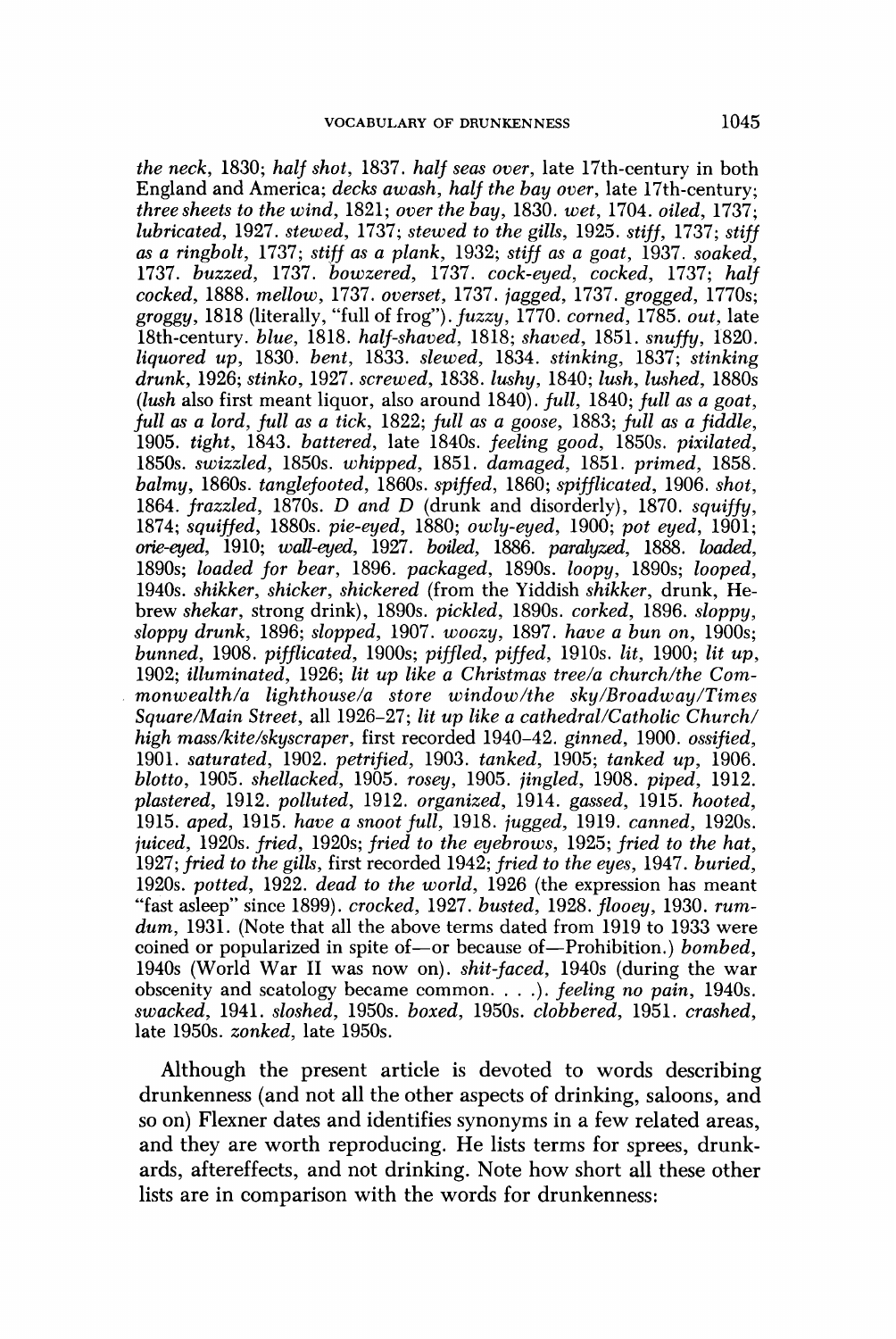#### H. G. LEVINE

**To go on a drinking spree: a bender, 1827; on a bender, 1846. a drunk, 1839. on a bat, 1848. to liquor up, 1850. on a toot, 1877. a iag, 1888. a binge, 1889 (originally this was a British dialect word for filling a boat**  with water). to hit the bottle, 1906. a booze fight, 1922.

**A heavy drinker: drunkard, 15th-century England; drunk came to mean an intoxicated person in 1852. sot, 16th-century English use (before that time sot meant a fool). boozer, recorded in 1611 in England, but not**  common in America until the 1890s; booze fighter, 1903; booze hound, **1926. alcoholic, an 18th-century English word; alcoholist was the fairly common word in America in the 1880s and 90s. dipsomaniac (Greek dipsa, thirst + maniac), a 19th-century English word; dipso, the shortened form, 1940s. soak, 1820. rum sucker, 1844. stiff, 1870s. rummy, 1884; rum-head, 1914; rum-dum, 1940s. lush, 1890s. souse, 1890s. tank, a very popular word for a drunkard around 1900. stew, 1908 (a stew was originally a brothel or a low dive such as those frequented by drunkards); stew-bum, 1918. wino, 1920s.** 

**The aftereffects of drunkenness: katzeniammers (German for "cat's wailing"), 1849. the shakes, 1850s. This originally meant the trembling, fever, and chills of ague. the D.T.s, DTs, 1850s. An abbreviation for**  delirium tremens (Latin for "trembling delirium"), the trembling is vio**lent and the delirium is often hallucinatory. the iim-iams, 1852. the horrors, 1860s. seeing pink elephants, seeing pink spiders, 1890s. Referring to the hallucinations of the D.T.s. heebie-ieebies, 1910. This term was popularized, and perhaps coined, in Bill De Beck's comic strip, Barney Google. hangover, 1912. the jitters, 1928. the screaming meamies, 1941.** 

**Sobriety: sober as a iudge, 1835; sober as a deacon, 1843; sober as a church, 1848; sober as a shoemaker, 1871; sober as a buck shad, 1949. cold sober, 1880s; stone sober is probably older, stone being used to mean "strong as a stonewall, stoney, completely," since the 13th-century in the expression stone dead, with stone deaf and stone blind coming in the 14th-century. on the (water) wagon, 1905.** 

**The last list I want to reproduce is the first to appear: Beniamin Franklin's. It was published on 6 January 1737 in Franklin's newspaper, the Pennsylvania Gazette, under the title The Drinkers Dictionary. Headed by a quotation of Franklin's Poor Richard--**  "Nothing more like a Fool than a drunken Man"—it was presented **as against drunkenness, and as anonymously written. Franklin offered a humorous theory for the many words about drunkenness. He said that because drunkenness is a vice that cannot present itself as a virtue, it "is therefore reduc'd to the wretched Necessity of being express'd by distant round-about Phrases, and of perpetually varying those Phrases, as often as they come to be well understood**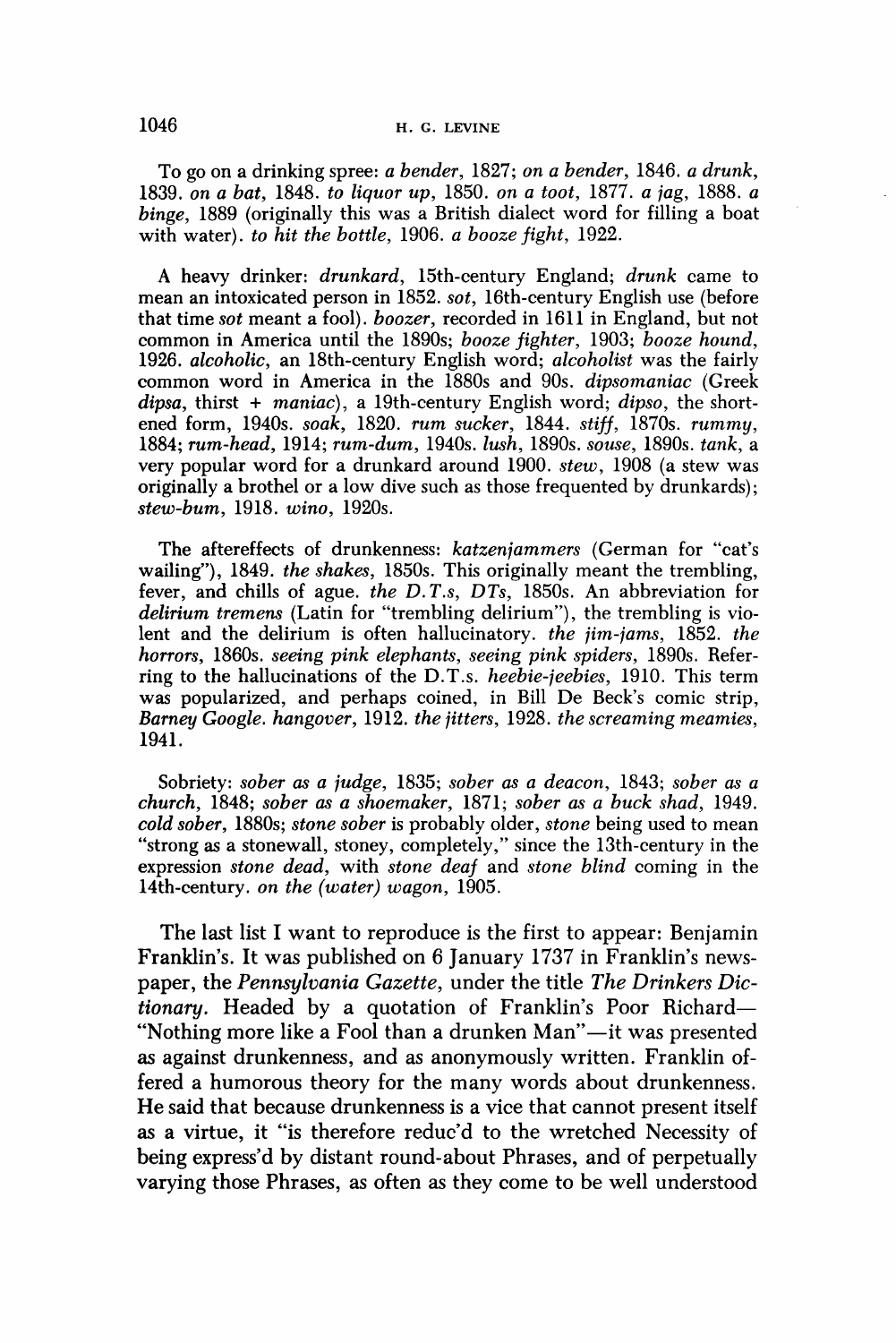**to signify plainly that A MAN IS DRUNK." Franklin, too, was surprised by the number of terms about drunkenness: "Tho' every one may possibly recollect a Dozen at least of the Expressions us'd on the occasion, yet I think no one who has not much frequented Taverns would imagine the number of them so great as it really is."** 

# **THE DRINKERS DICTIONARY**

# $\mathbf{A}$

**He is Addled, He's casting up his Accounts, He's Afflicted, He's in his Airs.** 

# **B**

**He's Biggy, Bewitch'd, Block and Block, Boozy, Bowz'd, Been at Barbadoes, Piss'd in the Brook, Drunk as a Wheel-Barrow, Burdock'd, Buskey, Buzzey. Has stole a Manchet out of the Brewer's Basket, His Head is full of Bees, Has been in the Bibbing Plot, Has drank more than he has bled, He's Bungey, As Drunk as a Beggar, He sees the Bears, He's kiss'd black Betty, He's had a Thump over the Head with Sampson's Jawbone, He's Bridgey.** 

# **C**

**He's Cat, Chagrin'd, Capable, Cramp'd, Cherubimical, Cherry Merry, Wamble Crop'd, Crack'd, Concern'd, Half Way to Concord.**  **Has taken a Chirriping Glass, Got Corns in his Head, A Cup too much, Coguy, Copey, He's heat his Copper, He's Crocus, Catch'd, He cuts his Capers, He's been in the Cellar, He's in his Cups, Non Compos, Cock'd, Curv'd, Cut, Chipper,**  Chickery, **Loaded his Cart, He's been too free with the Creature, Sir Richard has taken off his Considering Cap, He's Chap-fallen.** 

# **D**

**He's Disguiz'd, He's got a Dish, Kill'd his Dog, Took his Drops, It is a Dark Day with him, He's a Dead Man, Has Dipp'd his Bill, He's Dagg'd, He's seen the Devil.** 

#### E

**He's Prince Eugene, Enter'd, Wet both Eyes, Cock Ey'd, Got the Pole Evil, Got a brass Eye, Made an Example,**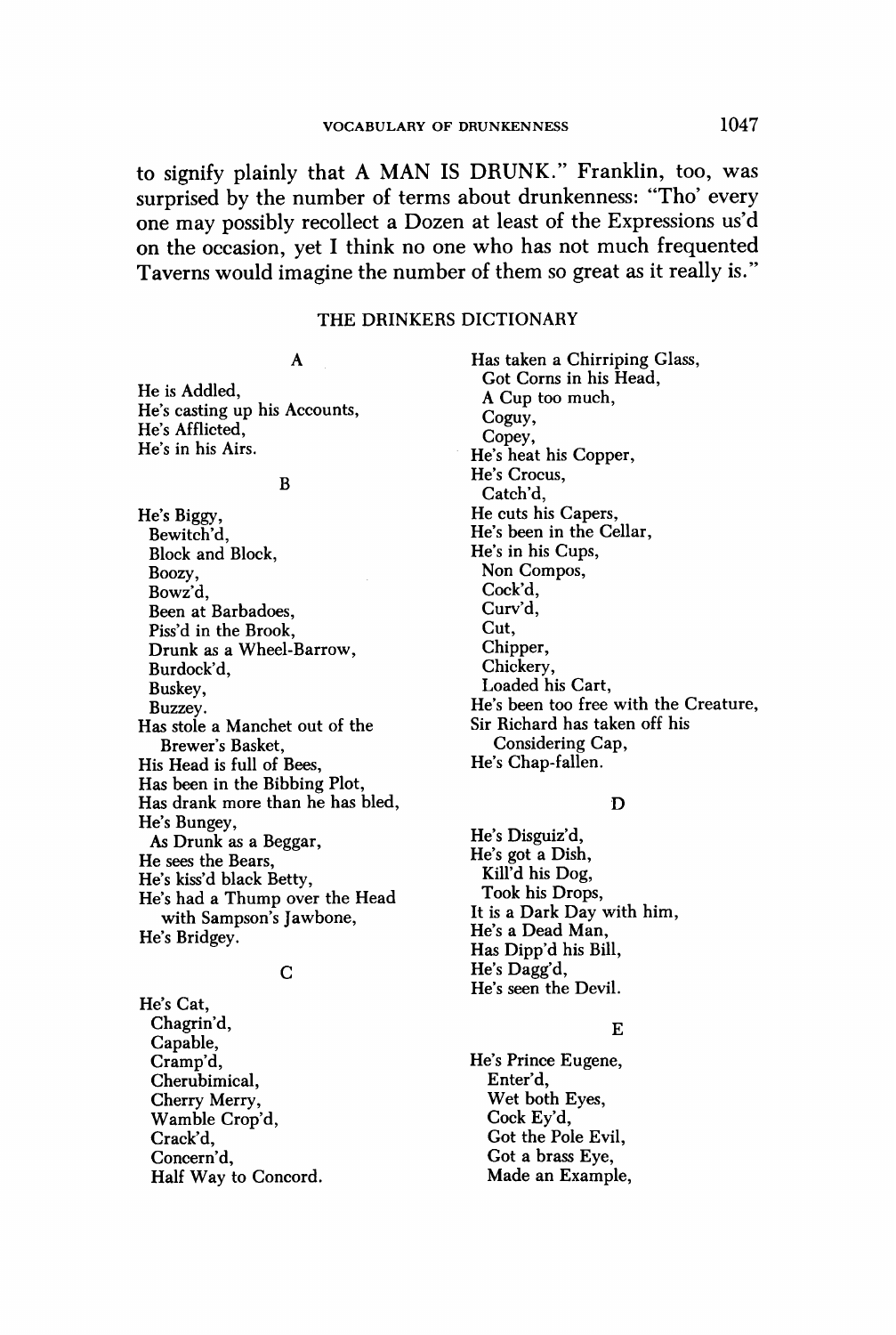**He's eat a Toad & half for Breakfast, In his Element.** 

**Haunted with Evil Spirits, Has taken Hippocrates grand Elixir.** 

#### F

**He's Fishey, Fox'd, Fuddled, Sore Footed, Frozen, Well in for't, Owes no Man a Farthing, Fears no Man, Crump Footed, Been to France, Flush'd, Froze his Mouth, Fetter'd, Been to a Funeral, His Flag is out, Fuzl'd, Spoke with his Friend, Been at an Indian Feast.** 

# G.

**He's Glad, Groatable, Gold-headed, Glaiz'd, Generous, Booz'd the Gage, As Dizzy as a Goose, Been before George, Got the Gout, Had a Kick in the Guts, Been with Sir John Goa, Been at Geneva, Globular, Got the Glanders.** 

# **H**

**Half and Half, Hardy, Top Heavy, Got by the Head, Hiddey, Got on his little Hat," Hammerish, Loose in the Hilts, Knows not the way Home, Got the Hornson,** 

# **I**

**He's Intoxicated.** 

# $\mathbf{I}$

**He's Jolly, Jagg'd, Jumbled, Going to Jerusalem, Jocular, Been to Jerico, Juicy.** 

# $\bf K$

**He's a King, Clips the King's English, Seen the French King, The King is his Cousin, Got Kib'd Heels, Knapt, Het his Kettle.** 

# **L**

**He's in Liquor, Lordly, He makes Indentures with his Leggs, Well to live, Light, Lappy, Limber.** 

#### **M**

**He sees two Moons, Merry, Middling, Moon-ey'd, Muddled, Seen a Flock of Moons, Maudlin, Mountous, Muddy, Rais'd his Monuments, Mellow.**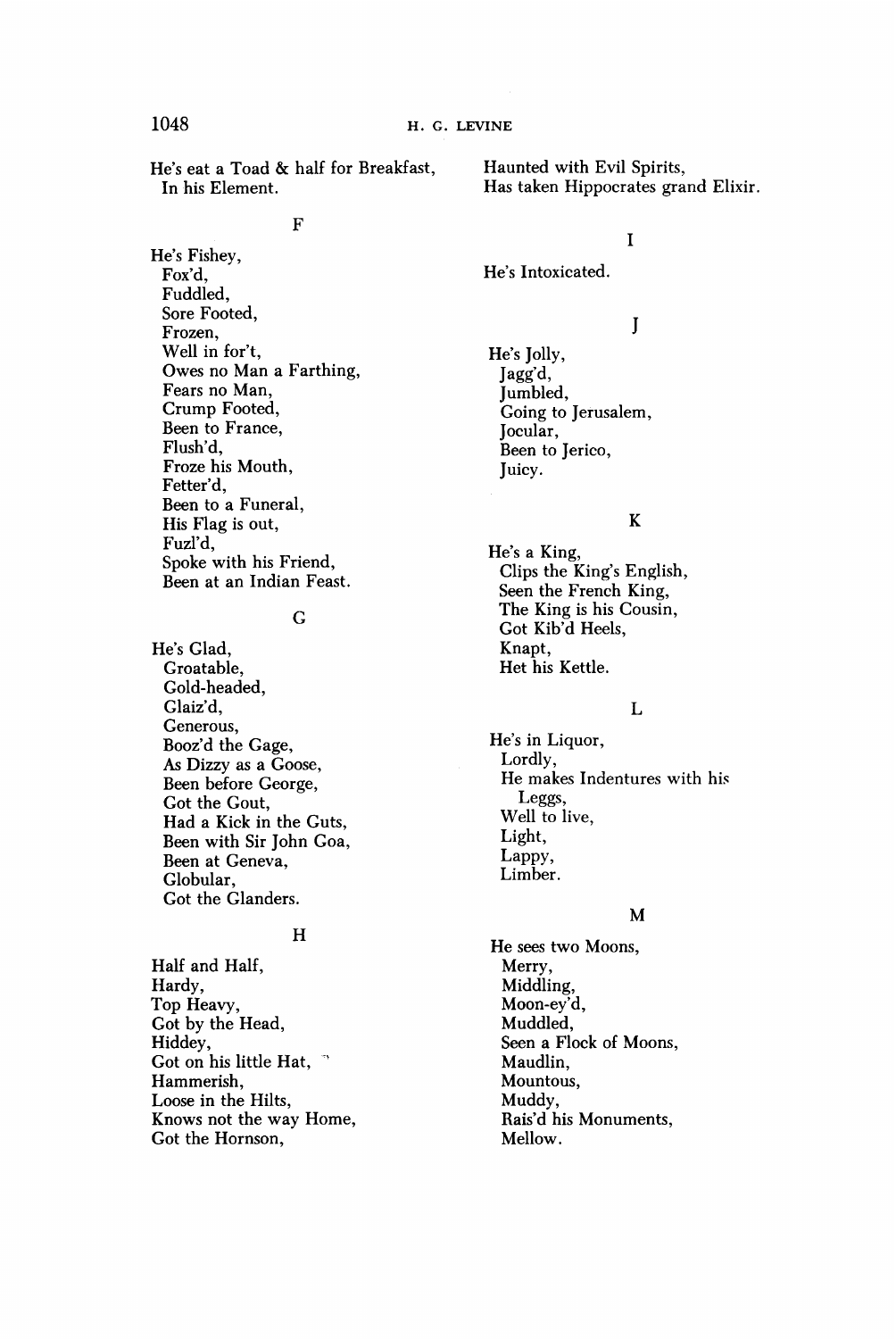**He's eat the Cocoa Nut, Nimptopsical, Got the Night Mare.** 

#### **O**

**He's Oil'd, Eat Opium, Smelt of an Onion, Oxyerocium, Overset.** 

# $\mathbf{P}$

**He drank till he gave up his Half-Penny, Pidgeon Ey'd, Pungey, Priddy, As good conditioned as a Puppy, Has seaIt his Head Pan, Been among the Philistines, In his Prosperity, He's Been among the Philippians, He's contending with Pharaoh, Wasted his Paunch, He's Polite, Eat a Pudding Bag.** 

#### **Q**

**He's Quarrelsome.** 

#### $\mathbf R$

**He's Rocky, Raddled, Rich, Religious, Lost his Rudder, Ragged, Rais'd, Been too free with Sir Richard, Like a Rat in Trouble.** 

#### S

**He's Stitch'd, Seafaring, In the Sudds, Strong, Been in the Sun,** 

**As drunk as David's Sow, Swampt, His Skin is full, He's Steady, He's Stiff, He's burnt his Shoulder, He's got his Top Gallant Sails out, Seen the yellow Star, As Stiff as a Ring-bolt, Half Seas over, His Shoes pinches him, Staggerish, It is Star-light with him, He carries too much Sail, Stew'd, Stubb'd, Soak'd, Soft, Been too free with Sir John Strawberry, He's right before the Wind with all his Studding Sails out, Has Sold his Senses.** 

#### T

**He's Top'd, Tongue-ty'd, Tann'd, Tipium Grove, Double Tongu'd, Topsy Turvey, Tipsey, Has Swallow'd a Tavern Token, He's Thaw'd, He's in a Trance, He's Trammel'd.** 

# **V**

**He makes Virginia fence, Valiant, Got the Indian Vapours.** 

#### **W**

**The Malt is above the Water, He's Wise, He's Wet, He's been to the Salt Water, He's Water-soaken, He's very Weary, Out of the Way.**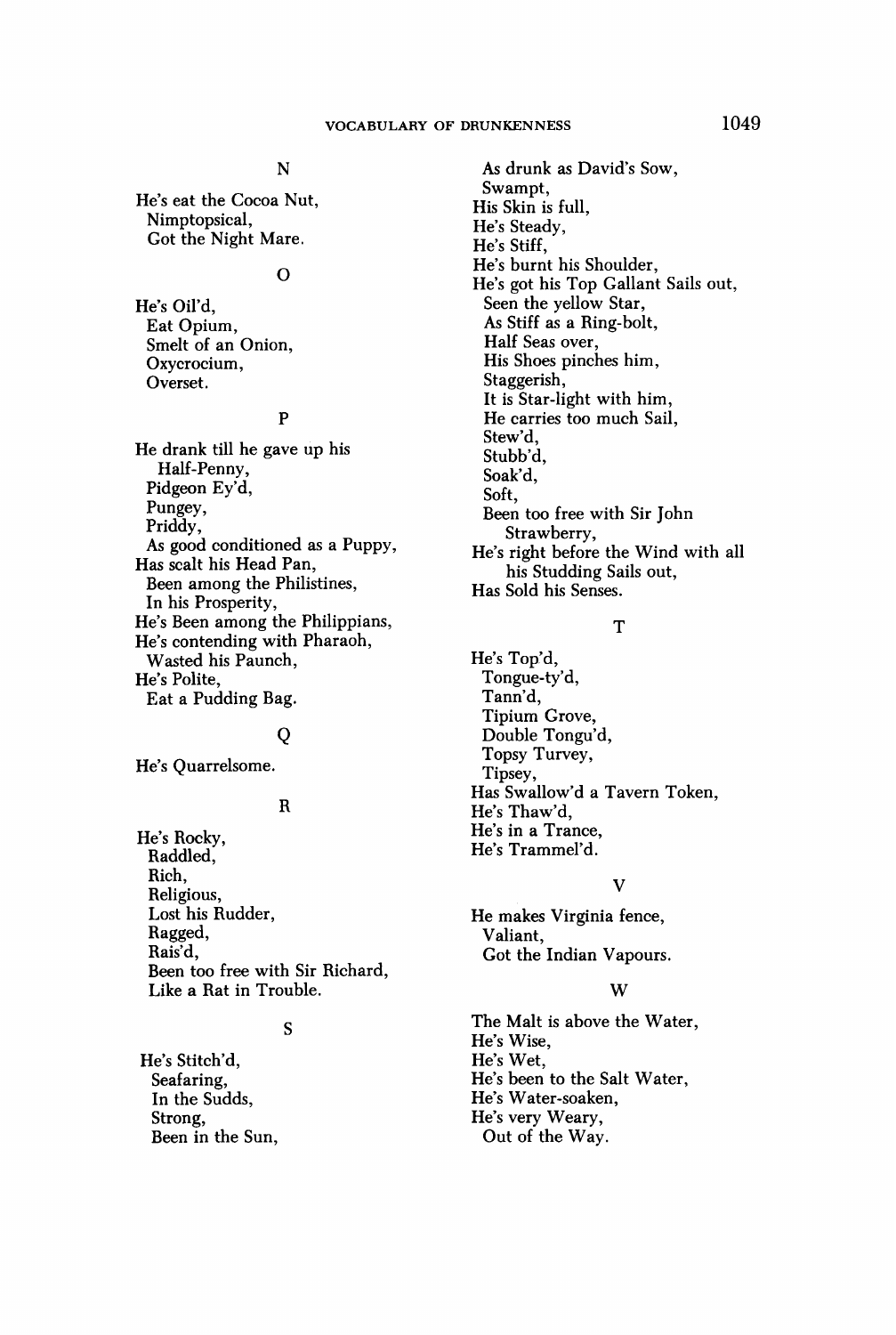**I believe that Benjamin Franklin's Dictionary marks the beginning of a long cultural trend or period of which we are still a part, but which we can begin to see beyond. Franklin presented his list, he said, "to surprise as well as divert the sober Reader," a person who might not know all of these terms and who probably did not**  frequent taverns-in other words, a good burgher, a member of the **middle class. The newspaper claimed to be reporting to the proper citizens about the low life and the fringes. Franklin ended his Dictionary with two long sentences: the first certified the authenticity of the words for being drunk, and the second condemned drunkenness:** 

**The Phrases in this Dictionary are not (like most of our Terms of Art) borrow'd from Foreign Languages, neither are they collected from the**  Writings of the Learned in our own, but gather'd wholly from the modern **Tavern-Conversation of Tiplers. I do not doubt but that there are many more in use; and I was even tempted to add a new one my self under the Letter B, to wit, Brutify'd: But upon Consideration, I fear'd being guilty of Injustice to the Brute Creation, if I represented Drunkenness as a beastly Vice, since, 'tis well-known, that the Brutes are in general a very sober sort of People.** 

**There was an ambivalence here, an attraction-repulsion. Franklin did not really think drunkenness was so bad, but he felt obliged to say it was, while at the same time celebrating it by presenting all the terms. It is worth noting that he did not call it the "Drunkard's Dictionary." This was not in fact an antidrunkenness piece, but something more complicated: an appreciation packaged in a moral condemnation.** 

**I mention these points about Franklin as a way of briefly raising the idea of social context. It is clear that what is thought about drunkenness, positive and negative, affects the experience of it.**  What one learns about drunkenness—through half-conscious and **unconscious cultural clues and signs--shapes it. Studies of social context are part of a larger exploration of the meaning and experience of drunkenness, but easily accessible parts of a culture may not be the most important. To get at the experience of drunkenness involves going beyond the limited and stock phrases (e. g., disinhibited, relaxed, loose, sociable) routinely used to describe it.** 

**The ever-increasing number of expressions and terms about drunkenness are metaphors that deserve to be considered seriously. We know that drunkenness has been feared and tabooed in Amer-**